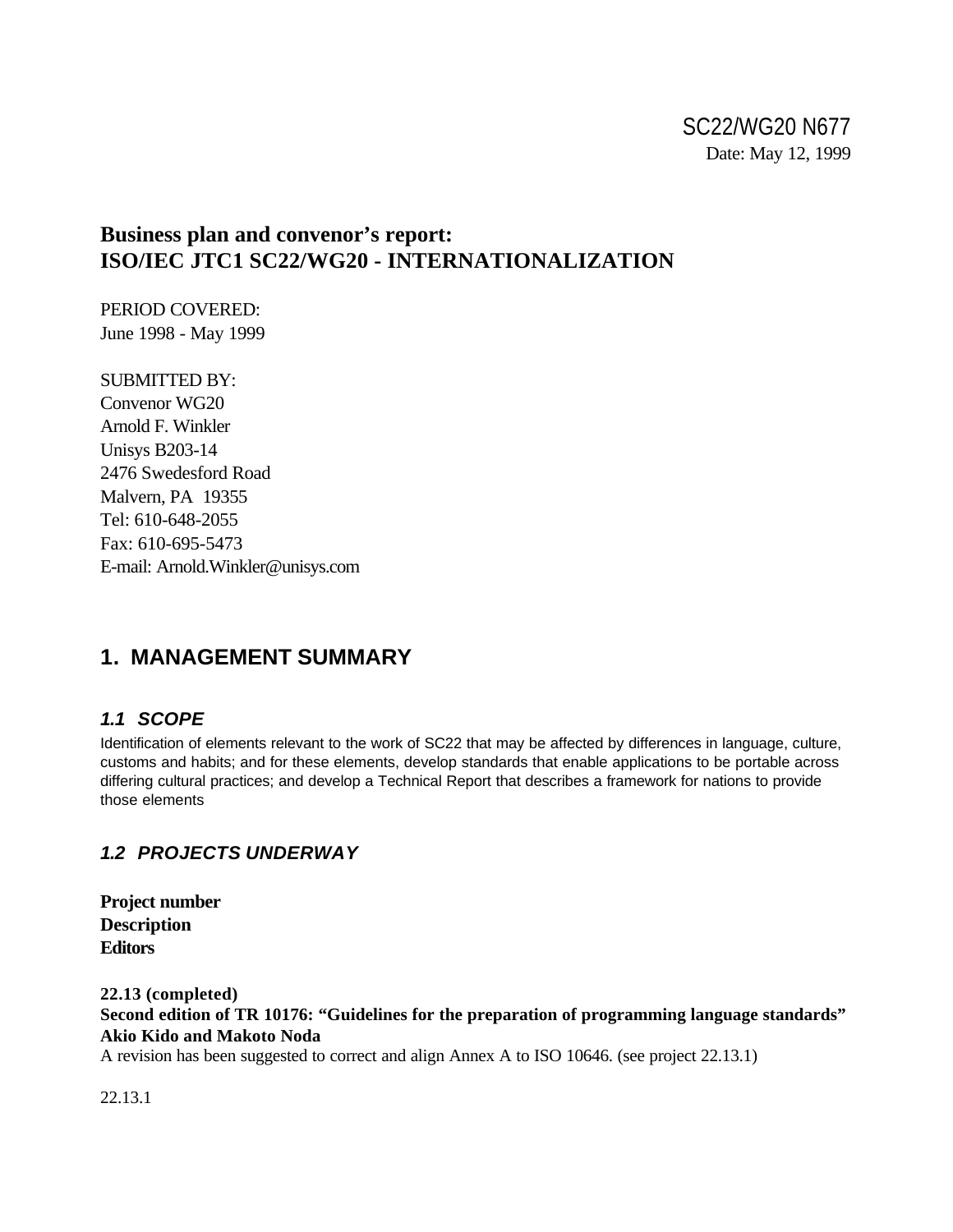Amendment #1 to TR 10176: "Guidelines for the preparation of programming language standards" Correct Annex A and align it with ISO 10646 Arnold F. Winkler has been nominated as the editor – needs confirmation.

#### **22.30.01 (completed) TR 11017: "Framework for internationalization" T.K. Sato**

22.30.02.01 (umbrella project - no standard associated) Functionality of the internationalization of applications Keld Simonsen

22.30.02.02 ISO/IEC 14651: International string ordering Alain LaBonté

22.30.02.03 ISO/IEC 14652: Specification method for Cultural Conventions Keld Simonsen

22.15435 ISO/IEC 15435: Internationalization API Keld Simonsen

22.15897 ISO/IEC 15897: Procedures for registration of cultural elements Keld Simonsen

For details see later discussion of projects.

# *1.3 COOPERATION AND COMPETITION*

Internationalization is considered a high priority issue by many groups that develop standards, most important amongst them are:

- \* CEN/TC304, various working groups
- \* W3C, the World Wide Web Consortium
- \* Unicode Consortium
- \* ISO TC46/SC2
- \* Individual working groups and subcommittees of JTC1

WG20 is cooperating with all of the above mentioned groups, either through already existing liaisons, or through individual contacts that we are formalizing by requesting liaison approvals.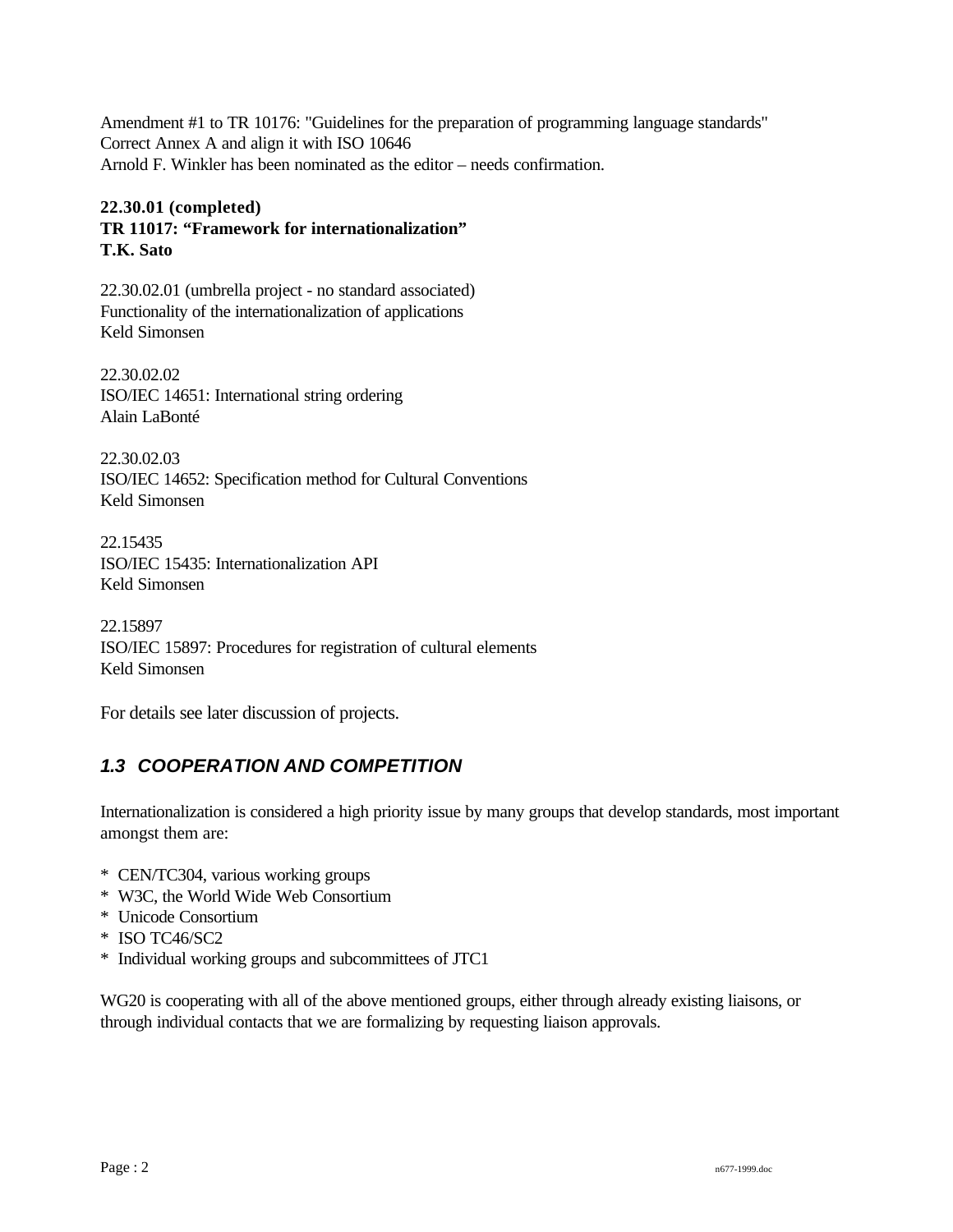# **2. PERIOD REVIEW**

# *2.1 MARKET REQUIREMENTS*

WG20 believes that through the proliferation of PCs and the World Wide Web, internationalization has become a very important factor in the creation of programs and thus all programming languages.

# *2.2 ACHIEVEMENTS*

ISO/IEC TR 10176 is being published.

# *2.3 RESOURCES*

Please see 6.1.3 for the general resource situation. WG20 has to prioritize its work to make best use of the scarce resources available.

# **3. FOCUS NEXT WORK PERIOD**

# *3.1 DELIVERABLES:*

WG20's focus for 2000 will be to complete the International string ordering standard ISO/IEC 14651 and also the amendment to ISO/IEC TR 10176.

## *3.2 STRATEGIES:*

WG20 has 2 principle strategies: A. Technical excellence

B. Liaisons with all interested parties

## **3.2.1 RISKS**

The risks with the chosen strategies are:

- A. Repeated reviews and many contributors slow down the process
- B. Many liaisons with individual interests create complex requirements which are harder to meet

#### **3.2.2 OPPORTUNITIES**

A. Technical correctness of the WG20 work ensures that resulting standards can and will be implemented immediately after publication, sometimes even before.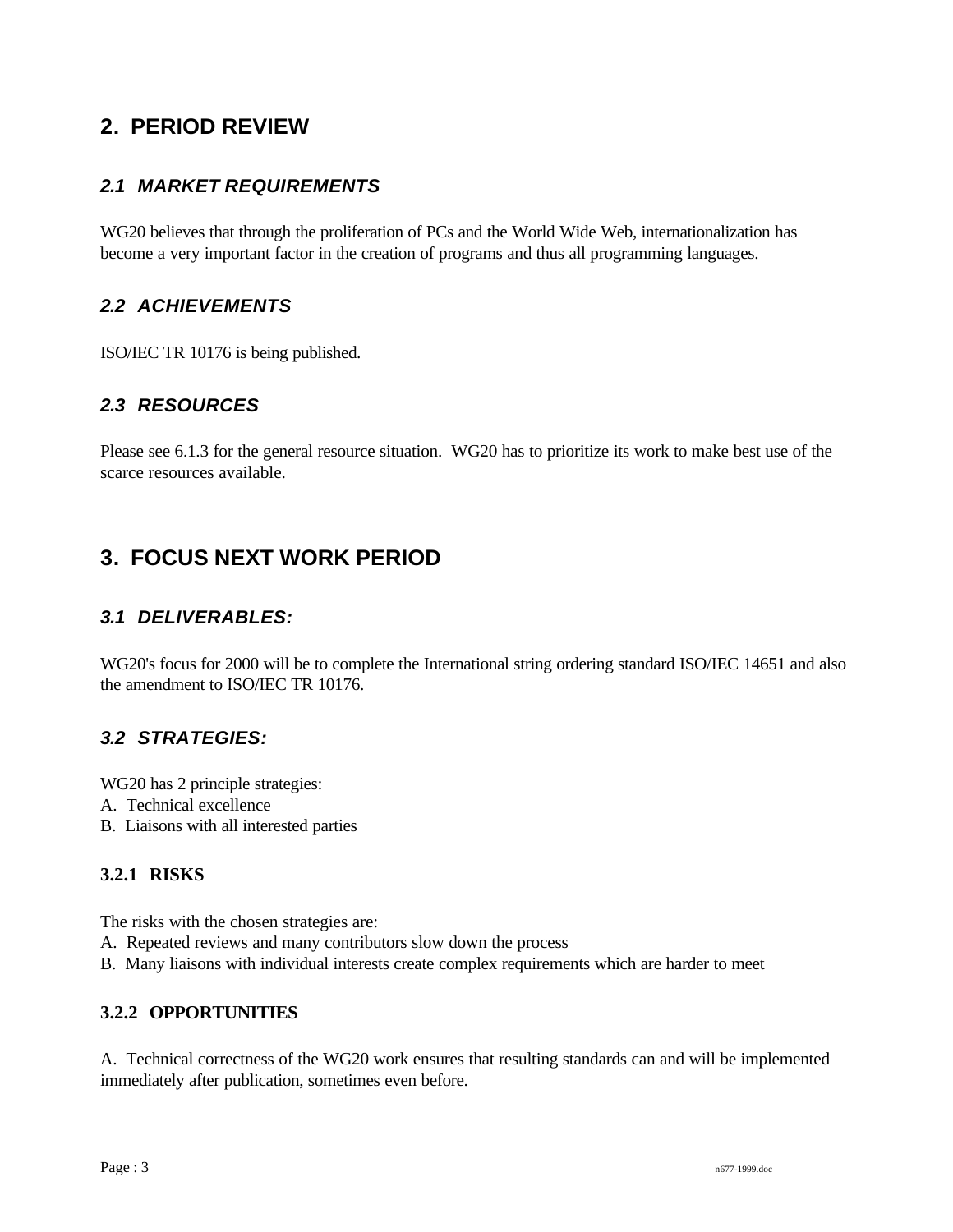B. WG20 develops standards and Technical Reports with contributions and requirements from many liaisons. This ensures in comprehensive standards that provide service to a wide variety of users.

# *3.3 WORK PROGRAM PRIORITIES*

Culturally correct processing is important for all facets of data processing. Culturally correct ordering of data is one of the most complex tasks due to contradicting requirements from various parts of the user community. WG20 is using most of its resources to complete IS 14651, a standard that allows international string ordering with the option to tailor the output to satisfy specific user communities (e.g. geographic areas, cultural groups, businesses). In light of the extensive use of international search engines this task deserves highest priority in the work of WG20.

Specification methods for cultural conventions and a registry of cultural elements allow developers of programming languages and of user applications alike to write code against well defined, approved sets of such conventions in consistent formats. TR 14652 and IS 15897 are examples of WG20 work that support these user groups. After ordering, these documents have highest priority in WG20.

# **4. Membership of SC22/WG20**

### *4.1 Liaisons and representatives to and from SC22/WG20*

#### 4.1.1 **Liaisons** from WG20

| Liaison from WG20 | Organization       | Subject                        |
|-------------------|--------------------|--------------------------------|
| Arnold Winkler    | SC2/WG2            | Character Sets                 |
| Keld Simonsen     | SC22/WG15          | POSIX                          |
| Miles Ellis       | SC22/WG5           | Fortran                        |
| Keld Simonsen     | SC22/WG14          | C                              |
| Keld Simonsen     | SC22/WG21          | $C++$                          |
| Alain LaBonté     | GUIDE/SHARE-Europe | I18n                           |
| Keld Simonsen     | CEN TC 304         | I18n, character set technology |
| Alain LaBonté     | CEN TC 304         | I18n, character set technology |
| Alain LaBonté     | SC <sub>35</sub>   | User System Interface          |
| Keld Simonsen     | TC37/SC2/WG3       | Alphabetic ordering            |

#### 4.1.2 **Liaisons** to WG20

| Liaison to WG20 | Organization | Subject                       |  |  |
|-----------------|--------------|-------------------------------|--|--|
| Arnold Winkler  | SC2/WG2      | Character Sets                |  |  |
| Keld Simonsen   | SC22/WG15    | POSIX                         |  |  |
| Ann Wallace     | SC22/WG4     | COBOL                         |  |  |
| Miles Ellis     | SC22/WG5     | Fortran                       |  |  |
| Jim Melton      | SC32/WG3     | (see requests to SC22)<br>SOL |  |  |
| Keld Simonsen   | SC22/WG14    | C                             |  |  |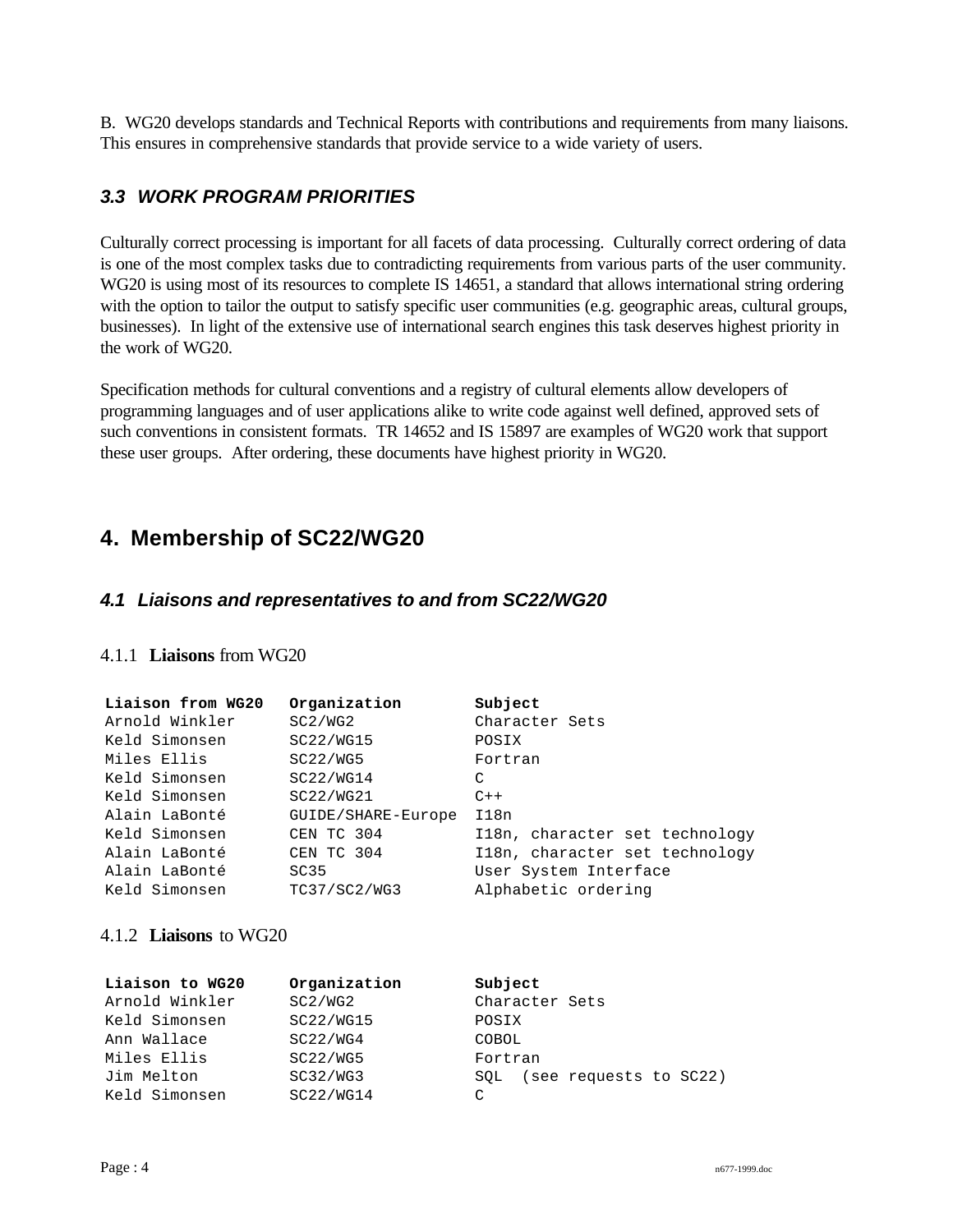| Keld Simonsen | SC22/WG21               | $C++$ |  |                                |
|---------------|-------------------------|-------|--|--------------------------------|
| Alain LaBonté | GUIDE/SHARE-Europe I18n |       |  |                                |
| Marc Küster   | CEN TC 304              |       |  | Il8n, character set technology |

**note: CEN TC 304 is now called European Localization Requirements**

#### **4.1.3 Liaison requests**

SC22/WG20 is in the process to establish liaisons with:

- \* the Unicode consortium
- \* the newly formed SC35 on user interfaces
- \* the W3C internationalization group
- \* TC46/SC2 conversion of written languages
- \* SC32/WG3 SQL (re-affirmation of former SC21/WG3)

### **4.1.4 Representatives**

None at this moment.

Note: Co-operation with CEN may require official representatives for both directions.

## *4.2 Meetings of SC22/WG20*

| 1                 | November 1991  | Sunnyvale  | USA            |  |  |  |
|-------------------|----------------|------------|----------------|--|--|--|
| 2                 | April 1992     | Paris      | France         |  |  |  |
| 3                 | October 1992   | Québec     | Canada         |  |  |  |
| 4                 | April 1993     | Copenhagen | Denmark        |  |  |  |
| 5                 | October 1993   | Tokyo      | Japan          |  |  |  |
| 6                 | April 1994     | Oxford     | United Kingdom |  |  |  |
| 7                 | October 1994   | Cupertino  | USA            |  |  |  |
| 8                 | May 1995       | Paris      | France         |  |  |  |
| 9                 | September 1995 | Copenhagen | Denmark        |  |  |  |
| 10                | April 1996     | Kyoto      | Japan          |  |  |  |
| 11                | September 1996 | Vienna     | Austria        |  |  |  |
| 12                | Spring 1997    | Ouébec     | Canada         |  |  |  |
| 13                | November 1997  | Cairo      | Eqypt          |  |  |  |
| 14                | June 1998      | Dublin     | Ireland        |  |  |  |
| 15                | October 1998   | Tel Aviv   | Israel         |  |  |  |
| 16                | May 1999       | Malvern    | USA            |  |  |  |
| planned meetings: |                |            |                |  |  |  |
| 17                | November 1999  | Copenhagen | Denmark        |  |  |  |
| 18                | May 2000       | Ouébec     | Canada         |  |  |  |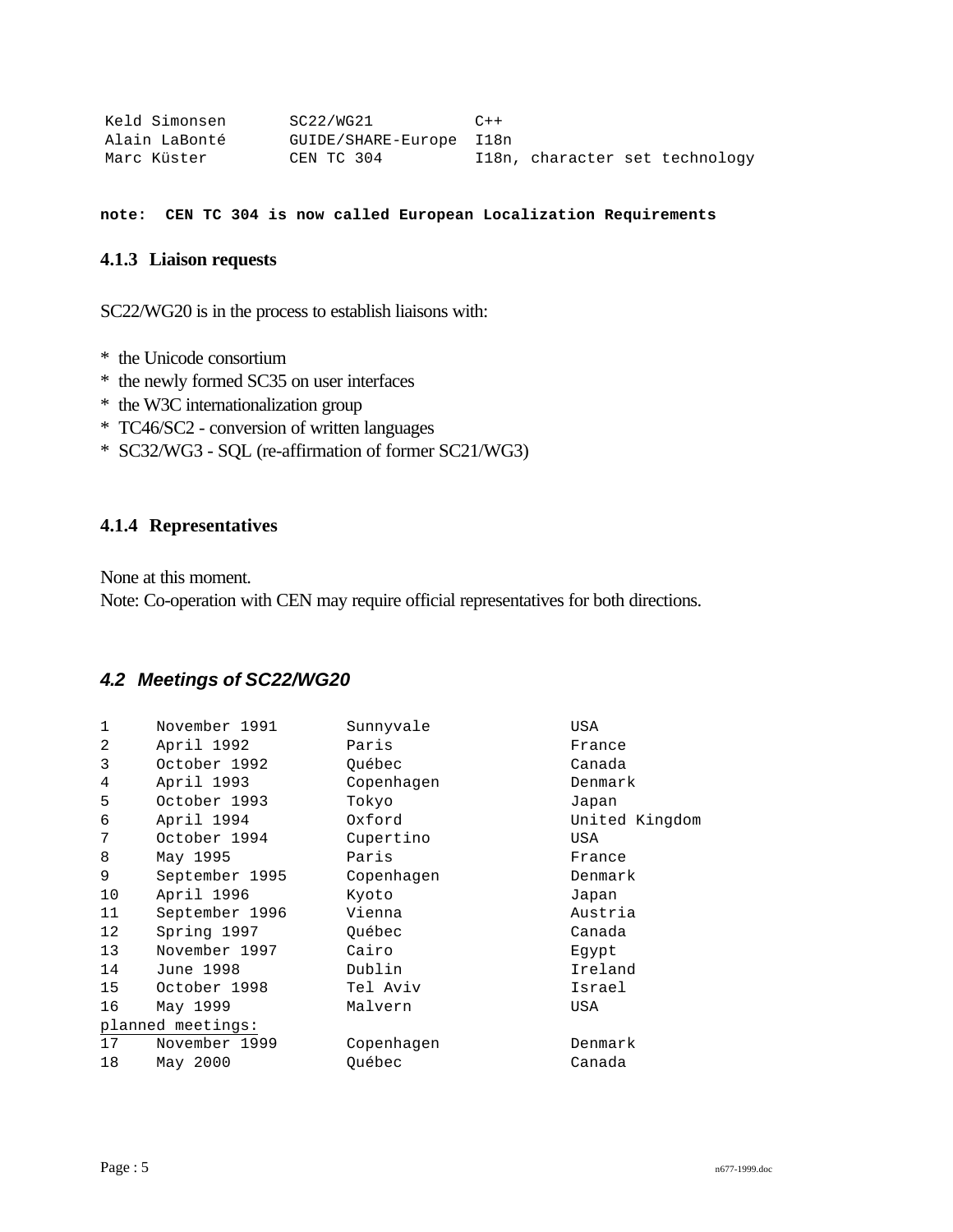# *4.3 Convener of WG20*

My term as convenor of WG20 is running out with the 1999 plenary. I am interested in continuing to serve as convenor and I have the support of my management.

# **5. Projects of SC22/WG20**

## *5.1 Status of active projects*

#### **5.1.1 TR 11017: Framework for internationalization**

- a Framework for internationalization
- b JTC1 22.30.01
- c A type 3 Technical Report
- d T. K. Sato
- e The TR 11017 has been published in English and French. The project is completed.

#### **5.1.2 Second edition of TR 10176**

- a Guidelines for the preparation of programming languages standards
- b JTC1 22.13
- c An amendment to a type 3 Technical Report
- d A. Kido and M. Noda
- e The TR has been published. The project is completed.

#### **5.1.3 Amendment #1 to TR 10176**

- a Amendment to "Guidelines for the preparation of programming language standards"
- b JTC1 22.13.1
- c An amendment to a type 3 Technical Report
- d Arnold F. Winkler is proposed as the editor.
- e Maintenance is needed due to errors in Annex A and rapid additions to the repertoire of ISO 10646. An amendment is being processed.
- f SC22 letter ballot N2846 for project subdivision closed on March 8, 1999, summary of voting and comments are in N2895. The project subdivision has been approved.
- g SC22 letter ballot N2847 for allowing concurrent registration and PDAM ballot and for PDAM-1 ballot has closed March 8, 1999. Summary of voting and ballot comments are in N2896. The concurrent ballot has been approved.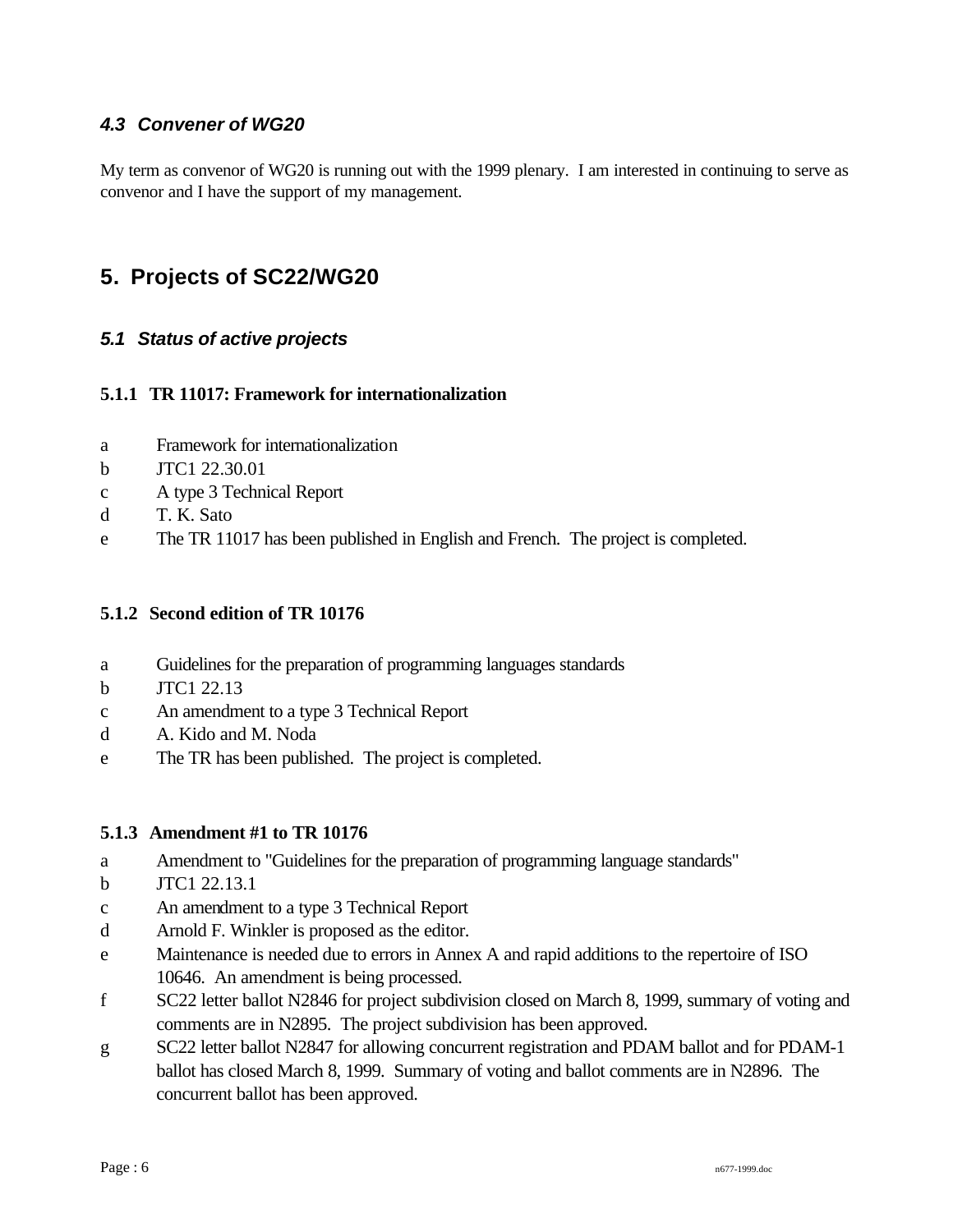- h SC22 letter ballot for concurrent registration and PDAM consideration (N2897) will close June 15, 1999.
- i Arnold F. Winkler has been nominated as editor of this amendment, his nomination has been submitted to SC22 for approval.

# **5.1.4 International string ordering (future ISO/IEC 14651)**

- a International string ordering (Method for Comparing Character Strings and Description of the Common Template Tailorable Ordering)
- b JTC1 22.30.02.02
- c International Standard ISO/IEC 14651
- d Alain LaBonté
- e SC22 Letter Ballot N2864 for a second FCD 14651 closed April 8, 1999. Summary of voting and comments are in documents SC22 N2911 and N2912.
- f The disposition of comments (SC22/WG20 N670) and a new document for the  $3<sup>rd</sup>$  FCD ballot (SC22/WG20 N684) are being developed by the editor, based on direction from the WG20 meeting in Malvern, May 3-7, 1999. The new document will be submitted to SC22 before June 1, 1999.
- g Technical changes: A BNF specification method has been introduced, replacing the POSIX format. All API related sections have been eliminated as requested by earlier ballot comments.

## **5.1.5 Cultural convention specification standard (future ISO/IEC 14652)**

- a Specification method for cultural conventions
- b JTC1.22.30.02.03
- c International Standard ISO/IEC 14652
- d Keld Simonsen
- e SC22 Letter Ballot N2869 FCD Approval for  $2<sup>nd</sup>$  FCD 14652 closed on April 26, 1999. Summary of voting and comments are in SC22 N2917. Disposition of comments is being developed by the editor, based on directions from WG20 in the meeting in Malvern, May 3-7, 1999.
- f In reviewing the comments accompanying the SC22 summary of voting on FCD 14652, WG20 agreed to change the document from a FCD to a Type 1 PDTR. It is anticipated that the PDTR will be provided to SC22 for letter ballot within the next half year.

## **5.1.6 Internationalization API standard (future ISO/IEC 15435)**

- a Internationalization API standard
- b JTC1 22.15435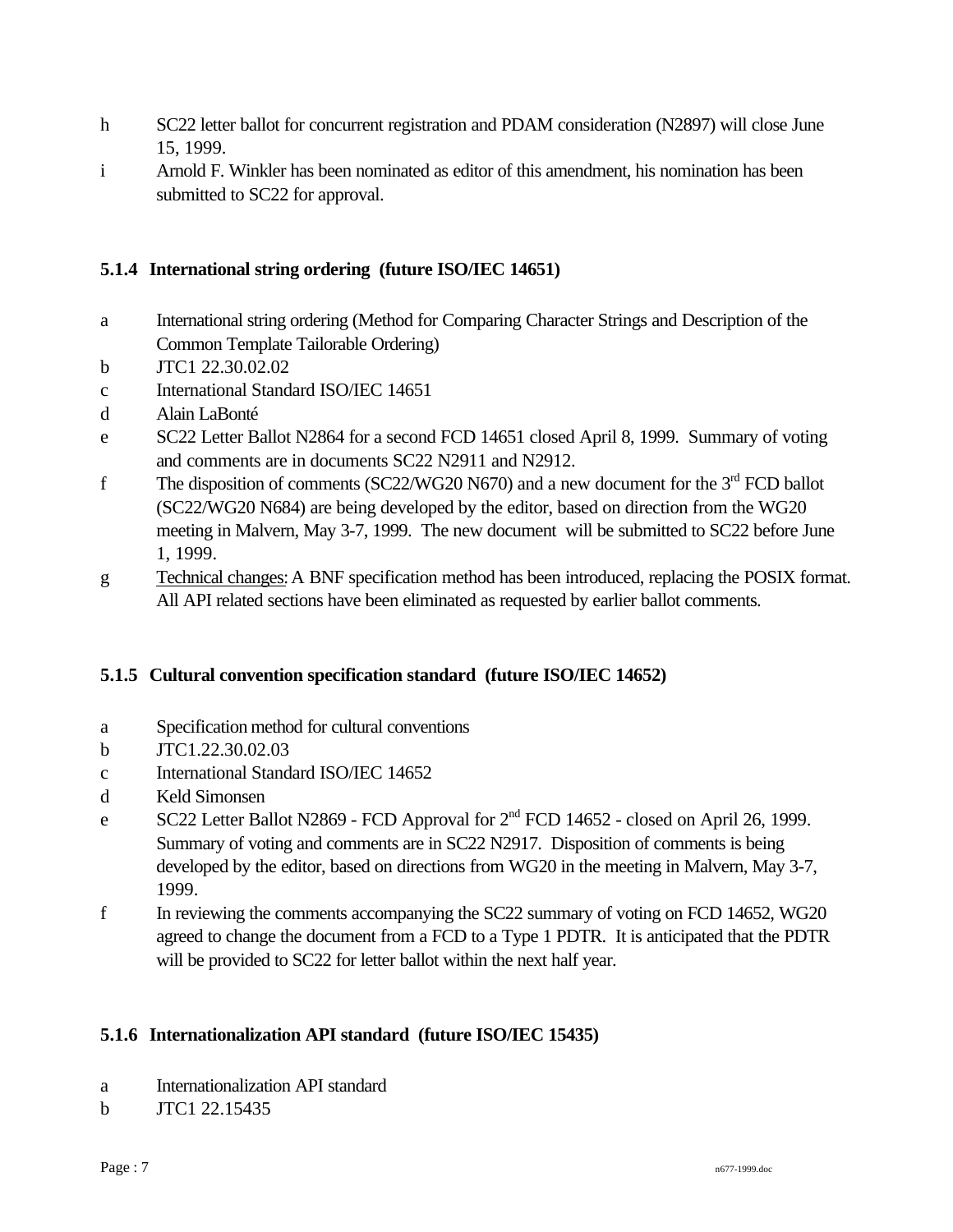- c International Standard ISO/IEC 15435
- d Keld Simonsen
- e Combined registration and CD ballot has been approved.
- f The editor will prepare a document for CD ballot.

# **5.1.7 Procedures for registration of cultural elements (ISO/IEC 15897)**

- a European registration standard
- b JTC1 22.15897
- c International Standard ISO/IEC 15897
- d Keld Simonsen
- e This international standard is the result of a fast-track processing of EN 12005 to become an international standard. SC22 assigned the maintenance of this standard to WG20.
- f The plan for progression in WG20 N680 was approved.

# *5.2 Candidate projects*

### **5.2.1 Functionality of Internationalization**

- a Functionality of the internationalization of applications
- b JTC1 22.30.02.01
- c A number of standards, see subproject descriptions below
- d Keld Simonsen
- e This is an umbrella project

This project is the umbrella project for the development of specific standards for functionality of the internationalization of applications, such that users can specify their cultural requirements, and obtain consistent behavior across system platforms and applications. Work is being done on the following projects:

- Guide for programming language standards (TR 10176)
- International string ordering (IS 14651)
- Specification method for cultural conventions (IS 14652)
- Internationalization APIs (IS 15435)
- Procedures for registration of cultural elements (IS 15897)

# **WG20 has presently no specific plans for additional projects, but is considering work on character properties of ISO 10646.**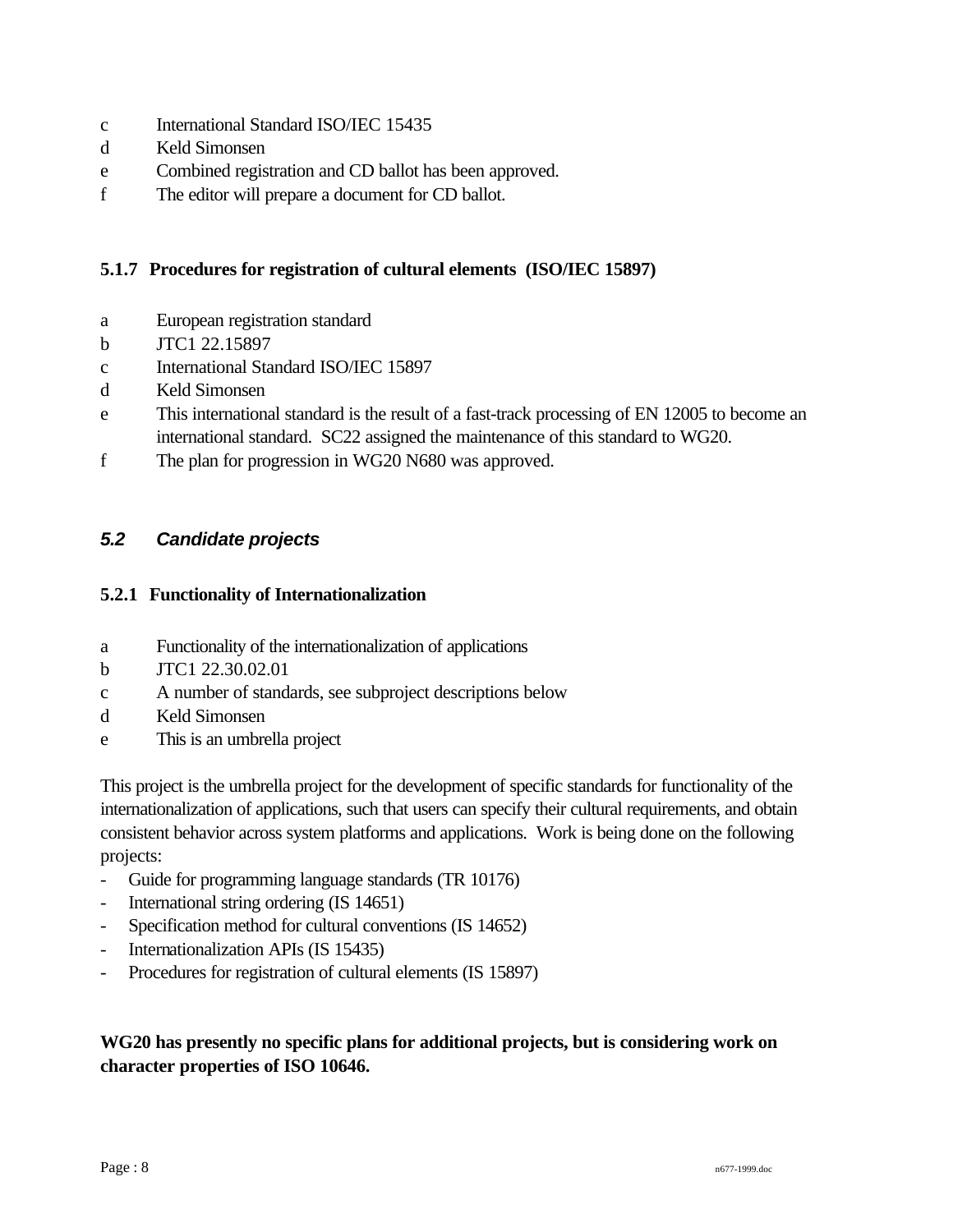# **6. Conclusions and requests**

# *6.1 Issues*

## **6.1.1 Concerns about the distribution and reference of electronic document**

When using the WG20 web site for document distribution, we encounter the following problem that causes considerable concern:

\* WG20 often refers to documents from liaison organizations (W3C, Unicode, …). Once WG20 gives these documents a WG20 number, we have to ensure that the document does not change without our knowledge and that we have the possibility to re-distribute it with a new number.

\* If the document is copied to the WG20 web site, it will not be synchronous with changes on the original site. Document that use style sheets or other linked elements will normally not display correctly, when copied to the WG20 web site.

\* If the document is linked to the original site, we have a moving target - we never know, what changes have been made to the document.

\* Keld Simonsen will present a paper at the SC22 plenary to discuss this problem and to make suggestions how to handle such cases.

## **6.1.2 Cultural adaptability**

The JTC1 plenary has decided that WG20 shall organizationally remain in SC22, while being part of the new Technical Direction "Cultural and Linguistic Adaptability and User Interfaces". This TD has not yet shown any significant sign of life (e.g. plan for the meeting of the convenors).

JTC1 decided to request specification of known I18N requirements in NPs (Rio plenary N5748), but has rejected that subcommittees assume responsibility for assessment of cultural and linguistic requirements in their annual business plan.

## **6.1.3 Resources for standards development**

The biggest issue in SC22/WG20 - as in most other standards developing organizations - is that many companies can not afford to make enough resources available for speedy development of standards. For many participants in our meetings, the meeting time is the only time they can spend on the projects. Additionally, travel budgets are tight, thus restricting the participation even further.

## **6.1.4 WWW home page for SC22/WG20**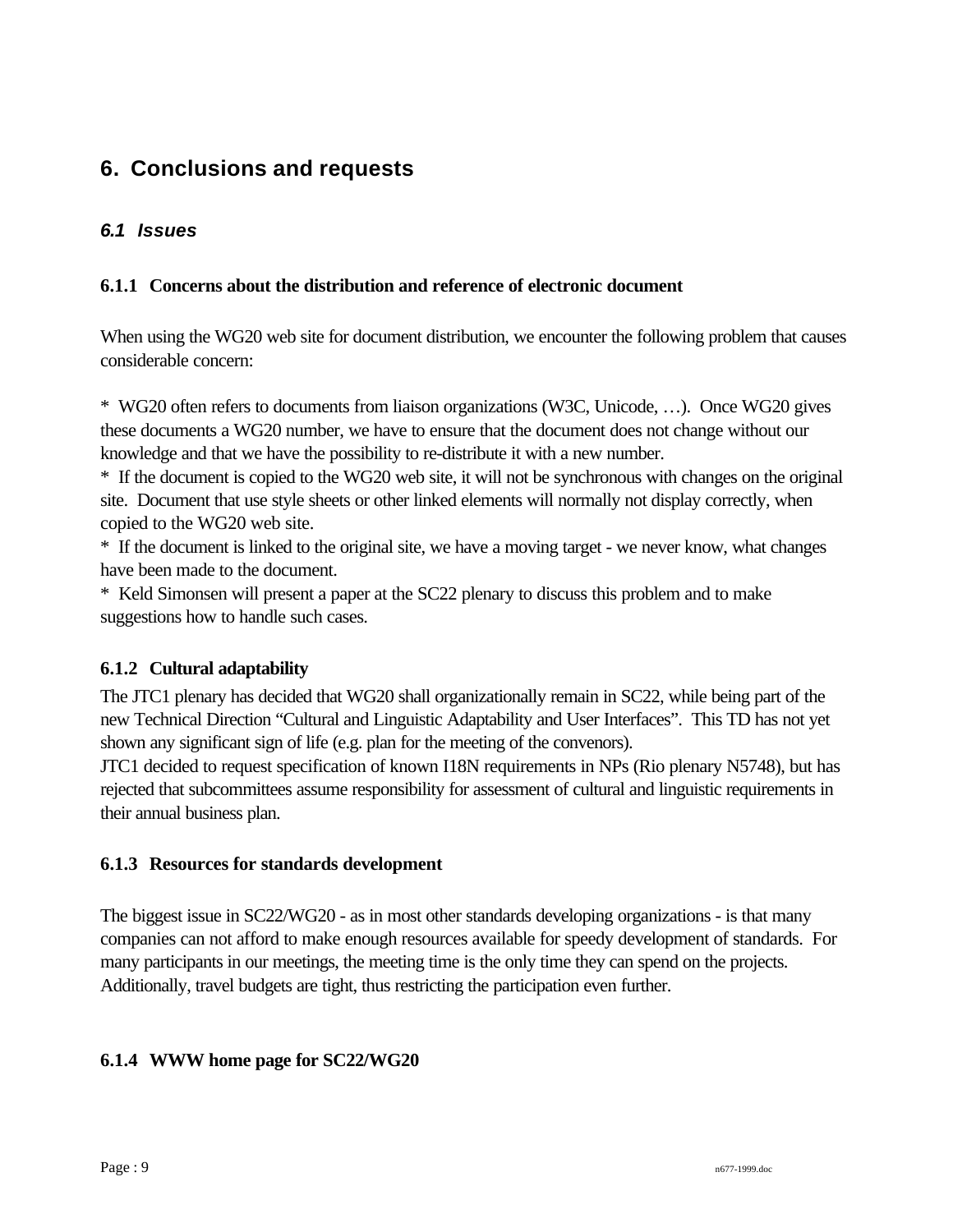SC22/WG20 maintains its WWW home page.

The home page address is http://www.dkuug.dk/JTC1/SC22/WG20/

The web site contains:

\* Introduction and explanation of SC22/WG20 activities

\* Working drafts of standards from SC22/WG20

\* SC22/WG20 documents for electronic distribution

Keld Simonsen (DKUUG) is appointed as a maintainer of the home page, Arnold Winkler provides most WG20 documents in web-ready form.

# **6.1.5 Document distribution**

SC22/WG20 has distributed documents in paper form to an extensive distribution list for many years. With advise and help from the SC22 secretariat, the distribution method has been switched to mainly web based distribution. The convenor has asked all recipients of paper documentation to request in writing continued paper distribution or to accept web based document distribution. The need for paper copies is going from 85 to less than 15 - quite a success.

# *6.2 Requests to the SC22 plenary*

# **6.2.1 Liaison with SQL (SC32/WG3)**

**Approve liaison of SC22/WG20 with SC32/WG3 - SQL.** Jim Melton is the liaison from SQL. WG20 had a long liaison relationship with SC21/WG3 for SQL related subjects. With SC21 gone, the SQL related work has been assigned to SC32/WG3 - SC32/WG3 and WG20 want to maintain the liaison relationship. (Repeat from 1998)

## **6.2.2 Liaison with SC35**

**Approve liaison with SC35** - new subcommittee for user interfaces (formerly JTC1 WG5). This subcommittee is in the same Technical Direction for cultural and linguistic adaptability and user interfaces. Both committees will benefit from each others experience and work. (Repeat from 1998)

## **6.2.3 Liaison with W3C**

**Approve Category C Liaison with the World Wide Web Consortium.** The W3C is one of the most advanced users of internationalization features in their recommendations and in conformant implementations. SC22/WG20 N685 is the statement of mutual benefits and responsibilities.